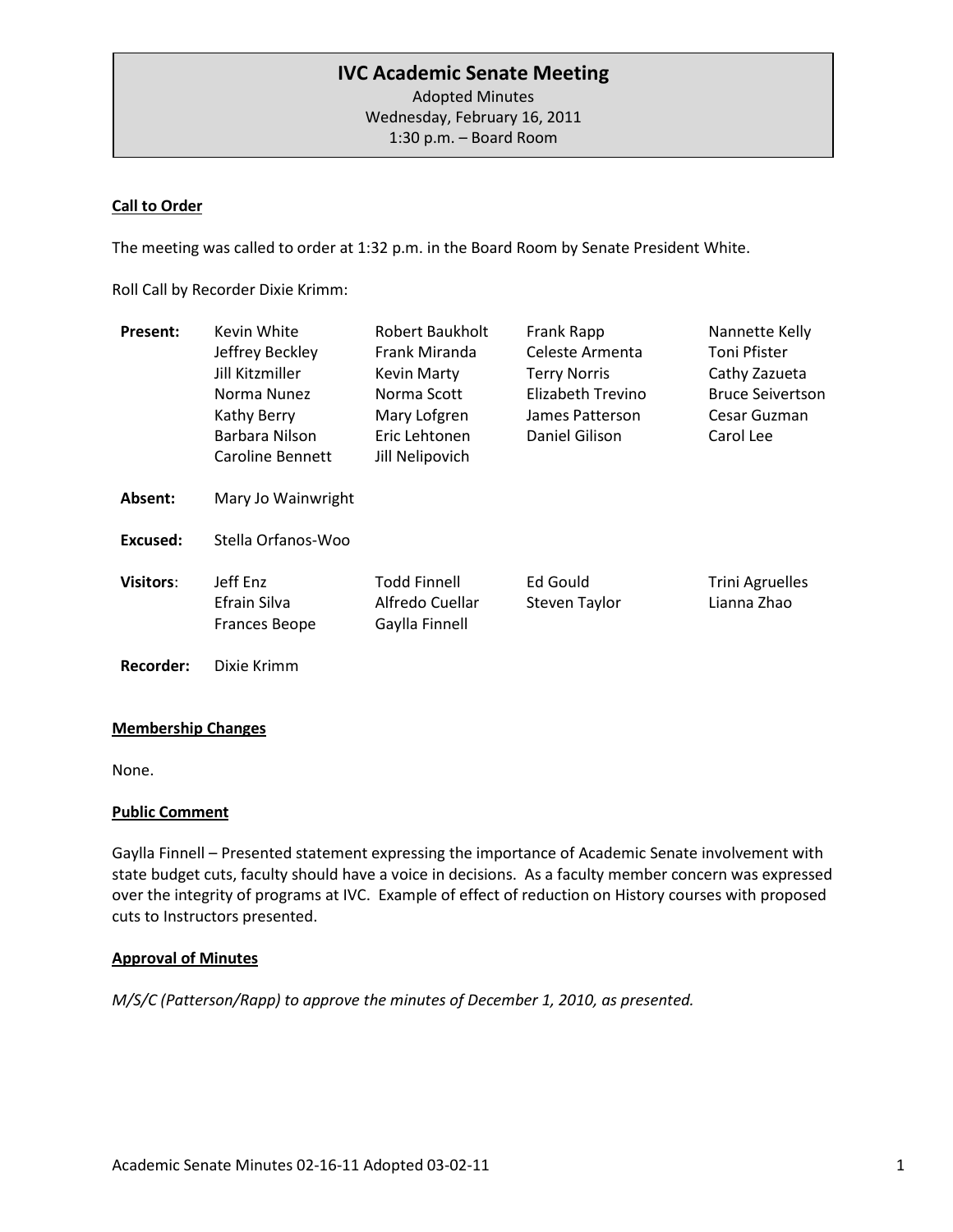### **President's Report**

President White:

- Regarding discussion items and Spring issues after today's discussion will put the issues into a plan, to work through the issues in the remaining seven meetings.
- Next meeting State Legislator will be in attendance to speak and share information with what is going on in the State and other issues.
- Over the break met with executive committee and reworked the professional development policy to present at the next meeting, and tenure committee to present at an upcoming meeting.

### **Consent Agenda**

- 1. Curriculum Committee minutes 11-18-10
- 2. Curriculum Committee Recommendations to the President 11-18-10

*M/S/C (Lee/Patterson) to approve the above consent agenda items.*

#### **Action Items**

1. Duplicate Degree & Transcript Fees Resolution

*M/S/C (Lee/Nunez) to approve the Duplicate Degree & Transcript Fees Resolution.*

Discussion: Gloria reviewed the document regarding duplicate degree and transcript fees.

### **Discussion and Information Items**

1. Dr. Gould's resignation

Senate President White introduced Dr. Ed Gould to speak before opening for discussion.

Dr. Gould:

- Provided reasons for announcement of retirement; family, college issues, uncomfortable working with not only IVC Board but with State-wide issues.
- Mentioned accomplishments; parking lot, measure J, new science building.
- Commitment to Board: will do what is necessary to right the institution upon departure.
- Presented worst case scenario (4 million dollar deficit) with budget issues and mentioned that there would be tough times ahead.
- 2. Budget Crisis scenarios
	- Kevin White mentioned that there were 3 scenarios, based upon what is seen at the State where do we stand.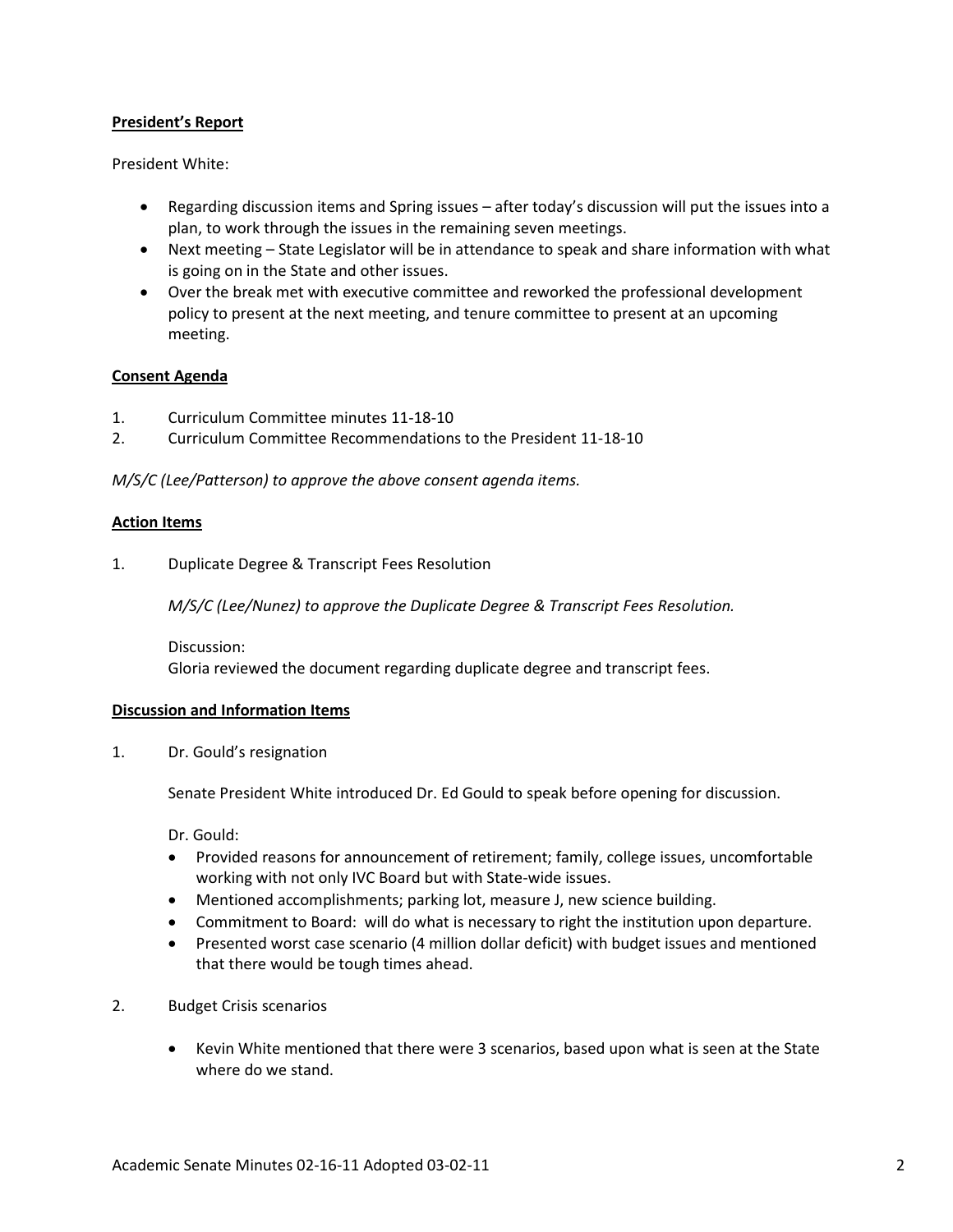- Dr. Gould Middle scenarios ruled out prop 98 at minimum level, state says impossible to do if tax extension is not approved, legislative analyst stated that 14.4% would have to come off of budgets. These are preliminary projections. Tax extension should be supported but is not guaranteed. Not sure what will happen will need 6.4% cut in best case scenario.
- Norma Nunez will there be mid year cuts?
- Dr. Gould stated that there would be no mid year cuts, we are likely to have carryover in categorical funds.
- Bruce Seivertson what if we don't balance the budget?
- Dr. Gould series of steps the State will take, if we fall below 5% reserve we go on warning status for accreditation. If we fall below 3% the Board of Trustees loses its authority, state will put a new president in place. We are not in this position.
- John Lau ability to make payroll is an issue, we need to assure the state that we have the funds to operate.

Discussion continued regarding budget and cash flow issues.

- Dr. Gould addressed the concerns presented by Gaylla Finnell 88% of budget is for personnel. We do not have an agreement with either bargaining unit. A balanced budget needs to be proposed to the Board by June 30, 2011. There are two possibilities, layoffs of classified or pink slips. March  $15<sup>th</sup>$  is the official notification date. Faculty can still be hired back at the beginning of May and into the beginning of the next semester if there are available funds. The likely scenario for an extension of taxes is a June election. Then the legislature would propose a budget. There is uncertainty as to the outcome.
- Frances Beope are there any formal notification dates for layoffs for administrators and classified?
- Dr. Gould Classified have no formal layoff dates. Administrators, those who are certificated have the same layoff notice but also serve at will, can go back to teaching. On the other hand if someone came in after shared governance was in place they may not have seniority rights for a guaranteed position. Academic administrators have an opportunity to teach for a year on probation if a faculty position is available. Scenarios are being looked at. Extended campus in Calexico is being looked at for center designation possibly in 2013-14 to add 1 million dollars to the budget. Other areas are also being looked at to offset budget shortfalls.
- 3. State Academic Senate Representative (March 2<sup>nd</sup> meeting)
	- Mentioned in President's Report. State Academic Senate Representative will provide information on what is going on in the State.
- 4. Committees: membership, terms, vacancies
	- There are vacancies on several committees, Kevin will put together information to present at the next meeting.
	- Will be contacting departments to determine if there are faculty willing to serve on committees.
	- Bruce Seivertson mentioned that this issue had been brought up before, stressed that we all have a responsibility to serve. Alternates are also needed.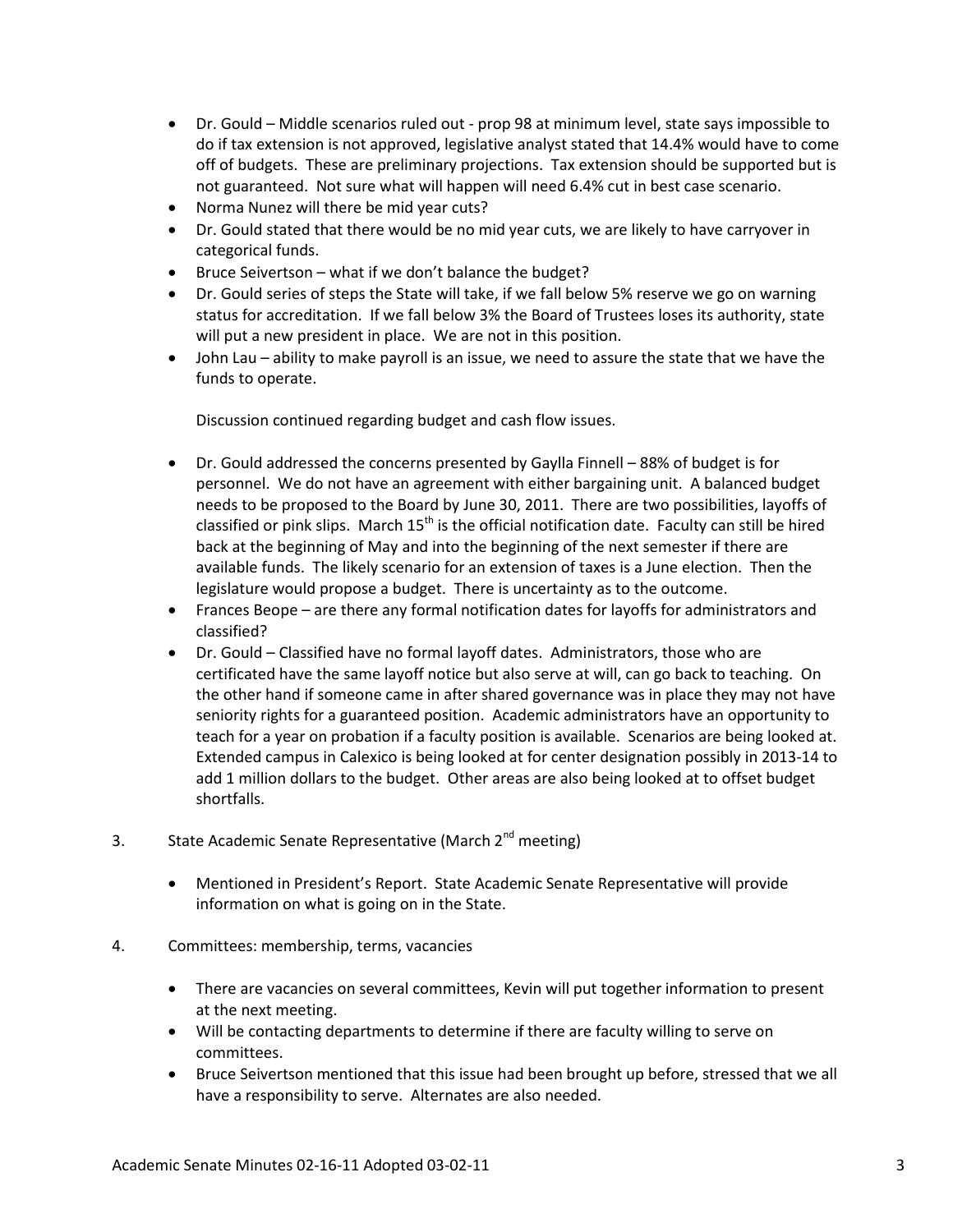- Barbara Nilson who is responsible to be make sure people attend? Would let committee know when she could not attend a meeting. Vacancies should be filled or reported as empty by the committee to the Academic Senate.
- Kevin White we are identifying terms and addressing them at the beginning of the academic year. Having a list of faculty who are serving will be helpful.
- Eric Lehtonen Academic Senate should inform members of open positions.
- Bruce Seivertson mentioned that Vikki Carr had a list of committees that would be updated upon direction of the Academic Senate President.
- Norma Nunez those are standing committees, we have a lot of subcommittees that need to be followed up on.
- Kevin White we will continue to work on this and provide an update at the next meeting.
- 5. SB 1440 Implementation: Transfer Model Curricula (TMC)
	- Senate President White asked Carol Lee to present or make comments
	- Carol Lee 1440 is putting on training sessions for those who need to implement the Transfer Model Curricula. Each Community College must have 2 implemented by Fall. Is working with Krista Byrd on Psychology. These new transfer degrees, will guarantee a higher admission priority to our local feeder, our local feeder is not willing to participate since they are an impacted college. Special training for Articulation Officers will continue, we have two Transfer Models that are possible but the concern is whether our local feeder will participate. CSU has to also create another major as well to accommodate the students.
	- James Patterson to add to Carol's comments, Curriculum Committee will be working to expedite these programs and asks Academic Senate to expedite as well.
- 6. Tenure Committee progress
	- Barbara Nilson during the break the Tenure Committee met three or four times to clean up areas, better define how the tenure process should go, what the Deans/Dept chairs role should be, worked on forms to provide consistency and clarity. Some things need to be negotiated through CTA to make sure legalities are addressed. Summary report with every tenure review to document what was said, positives and negatives included as elements of improvement. Will be going to four members.
	- Kathy Berry Summary sheets completed at last meeting.
	- Barbara Nilson will email as to when the next meeting will be.
- 7. Professional Development Committee
	- Kevin White there was a document that drafted which will be worked through. Will bring the revised document to the next meeting.
	- Barbara Nilson mentioned that the attendance at the Professional Development Day was small but productive.
- 8. Construction updates
	- Ed Gould light not working well at temporary light. Other entrance will be studied for installation of light. So far no accidents with the four entrances open. 400 building will start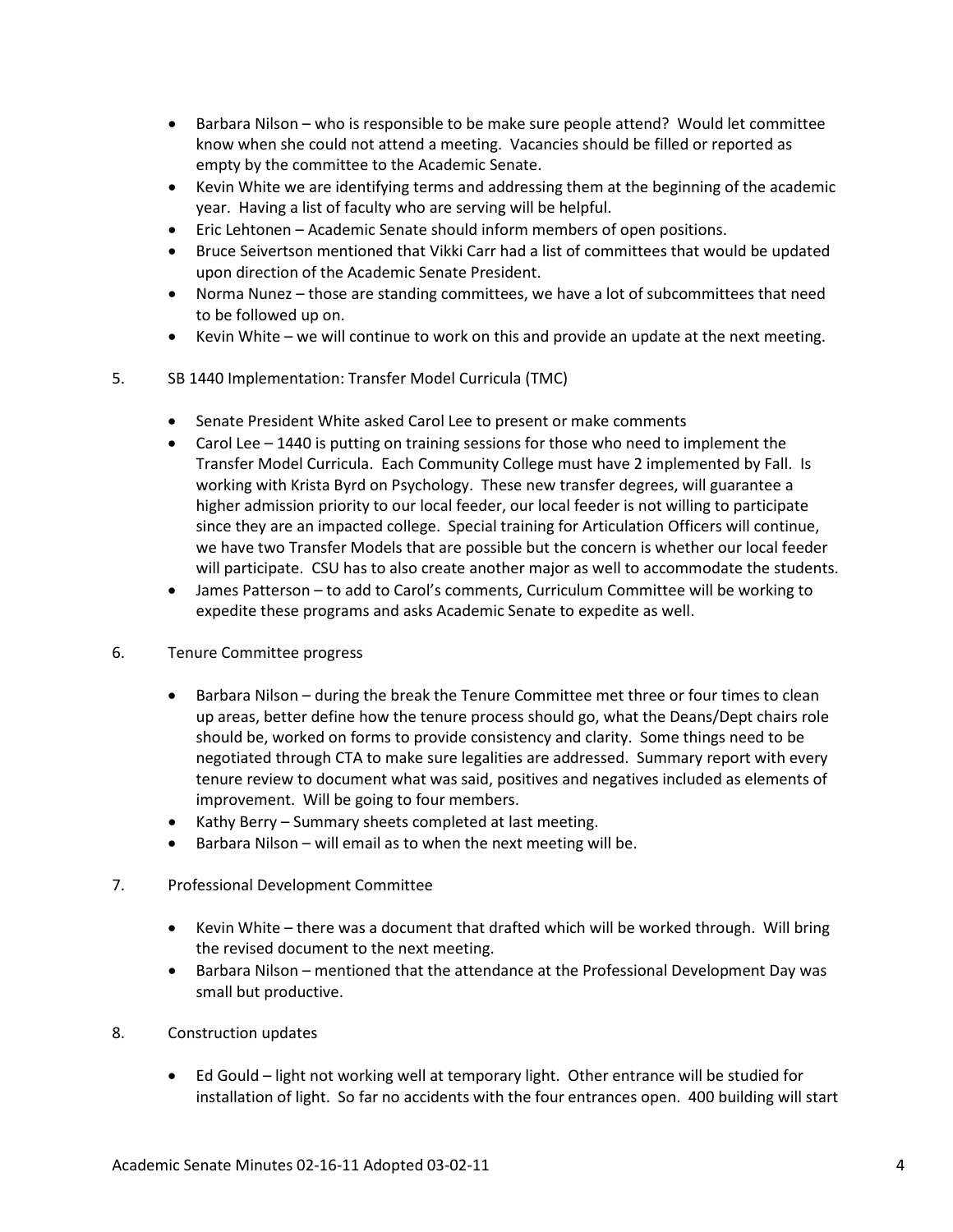construction this month. First Prop J project has been submitted and should be starting construction in September. It is difficult since students do not understand that construction and operating budgets are separate.

- 9. Cesar Chavez: event planning, resolution
	- Kevin White Cesar Chavez holiday, March  $31<sup>st</sup>$ , will be talking with Sergio Lopez to provide some kind of celebration on the campus. The Board has been interested in making sure that we have some kind of annual celebration Martin Luther King and Cesar Chavez. Asked for volunteers to help work on.
- 10. Dennis Carnes memorial
	- Bruce Seivertson reserved room 2734 for Friday April  $1<sup>st</sup>$ , 2011, Dennis Carnes birthday, from 10:00 – 12:00.
- 11. Annual AS fundraising event
	- Kevin White planning, looking for new chairperson for committee. (Mary Lofgren volunteered)
	- Mary Lofgren this is about raising money for transfer scholarships.
	- Carol Lee –when will info be available regarding the transfer scholarships?
	- Mary Lofgren hoping foundation will help, will be speaking with Todd to use their general application and develop the criteria.
- 12. Diversity Committee
	- Kevin White addressed Dr. Cuellar for update.
	- Dr. Cuellar no update at this time, looking forward to having people across campus assist. Will be contacting Kevin to get volunteers.

## **Reports**

Past President Bruce Seivertson:

• Attended faculty development committee, will be looking at forming a committee for administrative position hiring. State Academic Senate is strongly recommending committees look at educational qualifications for administrators.

Treasurer Norma Nunez:

• Budget balance =  $$5,412.28$ 

VP of Instruction Kathy Berry:

- As of today we have 3186.38 FTES, 103% fill rate, thanked faculty on behalf of students. Student complaints have been minimal, it has been the smoothest beginning we have seen.
- Friday EMPC will meet at 9:00am.
- Will be talking to Kevin regarding managing enrollment, trying to balance our curriculum. We need to look at our curriculum. We have three missions: transfers, career technical education,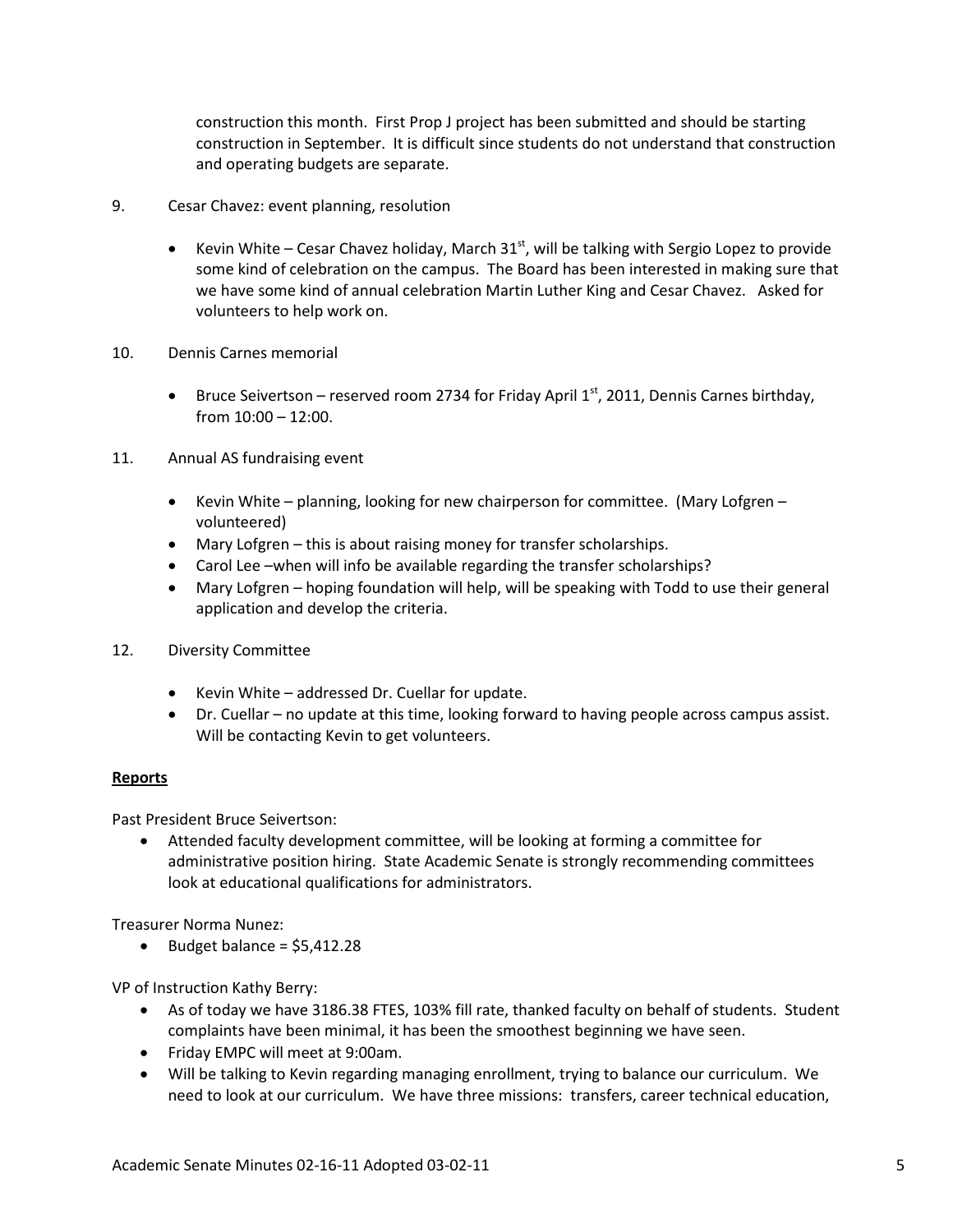and basic skills. Would like to put together a committee of the Deans, dept chairs, faculty to look at our offerings.

- Eric Lehtonen what areas are out of balance?
- Kathy Berry 59.9% is transfer about 26% basic skills, the rest is career tech. We should have more career technical offerings.

Chief Financial Officer (CFO) John Lau:

- Has been hearing comments such as: how can we keep building with all the budget problems. Projects budget problems for the next several years. If we do have reductions we would have a reduction in services. Need to make sure to have service level discussions.
- Discussion regarding bond interest ensued. John stated that the interest stays with the bonds.

Basic Skills Initiative (BSI) Coordinator Frank Rapp:

• Spoke with the Imperial County/San Diego coordinator regarding budget issues, along with the budget problems, the management at the state has changed. New management is looking at accountability for the money being spent. Were told at the end of 2012 would have to have an accountability plan ready – now must be provided at the end of 2011. Another item discussed was that of students who get lost in the "pipes" in the five levels of basic skills. On March 25 there will be a conference in San Diego to address the issues of retention. Looking for any faculty who are willing to attend, would like to bring a group of about 10 people to go to the conference.

Student Learning Outcomes (SLO) Toni Pfister:

• Toni Pfister – cycle assessment forms still coming in from Fall, will need to stop that process so a report can be processed. This semester will be working with Dixie to provide instruction to faculty and staff on including the SLO's in CurricUNET.

Associated Student Government (ASG) Jesus Gallegos:

• No report at this time

Contingent Faculty Representative:

• No report at this time

Collective Bargaining Units Gaylla Finnell:

- Just to let the Academic Senate know that over winter break Frances Beope and Gaylla Finnell attended two conferences. Health Care conference, we have a responsibility to keep our health care costs down, use generic drugs whenever possible, saves money. Also to make a concerted effort to have a wellness program on campus. Recently returned from Community College Association Winter conference, negotiating team attended training, we are having a faculty meeting next Thursday, Feb 24<sup>th</sup>, from 3:30-5:00.
- Discussion ensued in support of working toward a wellness program.

#### **COMMITTEES**

1. Curriculum Committee Previously discussed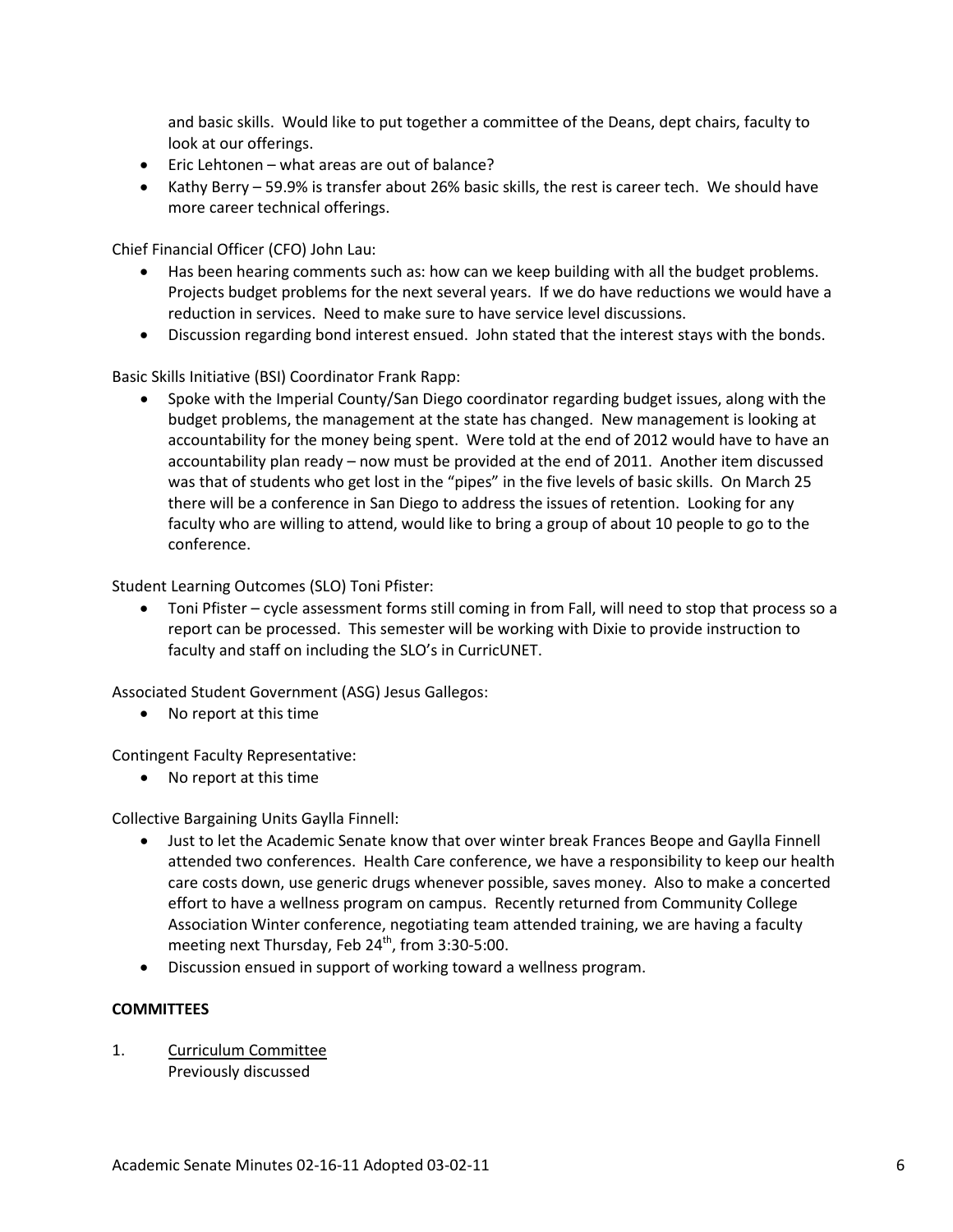- 2. Tenure Committee Previously discussed
- 3. College Council Met in January, brief meeting talked about budget, next meeting will be beginning of March, has vacancies for alternates.
- 4. Equivalency Kevin White mentioned that Mary Jo Wainwright will be working off-campus, she indicated that she would be continuing to work on this.
- 5. Budget & Fiscal Planning Will be meeting this week
- 6. Learning Support Services Nothing to report at this time
- 7. Distance Education Nothing to report at this time
- 8. Educational Master Plan Committee/CART Working on Program Review
- 9. Other:

### **"For the Good of the Order":**

- Kevin White commented on the effectiveness of traffic control.
- Michael Heumann held first Atlas train the trainer conference last week, 16 people were trained and are going to be leading future trainings which will start in August. Atlas is a Title 5 grant that the college received last fall that is primarily a technology improvement grant but part of the grant is connected to professional development in three specific areas: technology/ instruction for instructors using technology, paired classes with collaborative learning, and culturally responsive teaching.

### **Adjournment**

The meeting adjourned at 3:00 pm.

The next regularly scheduled meeting of the Imperial Valley College Academic Senate will be on Wednesday, March 2, 2011 at 1:30 p.m. in the Board Room.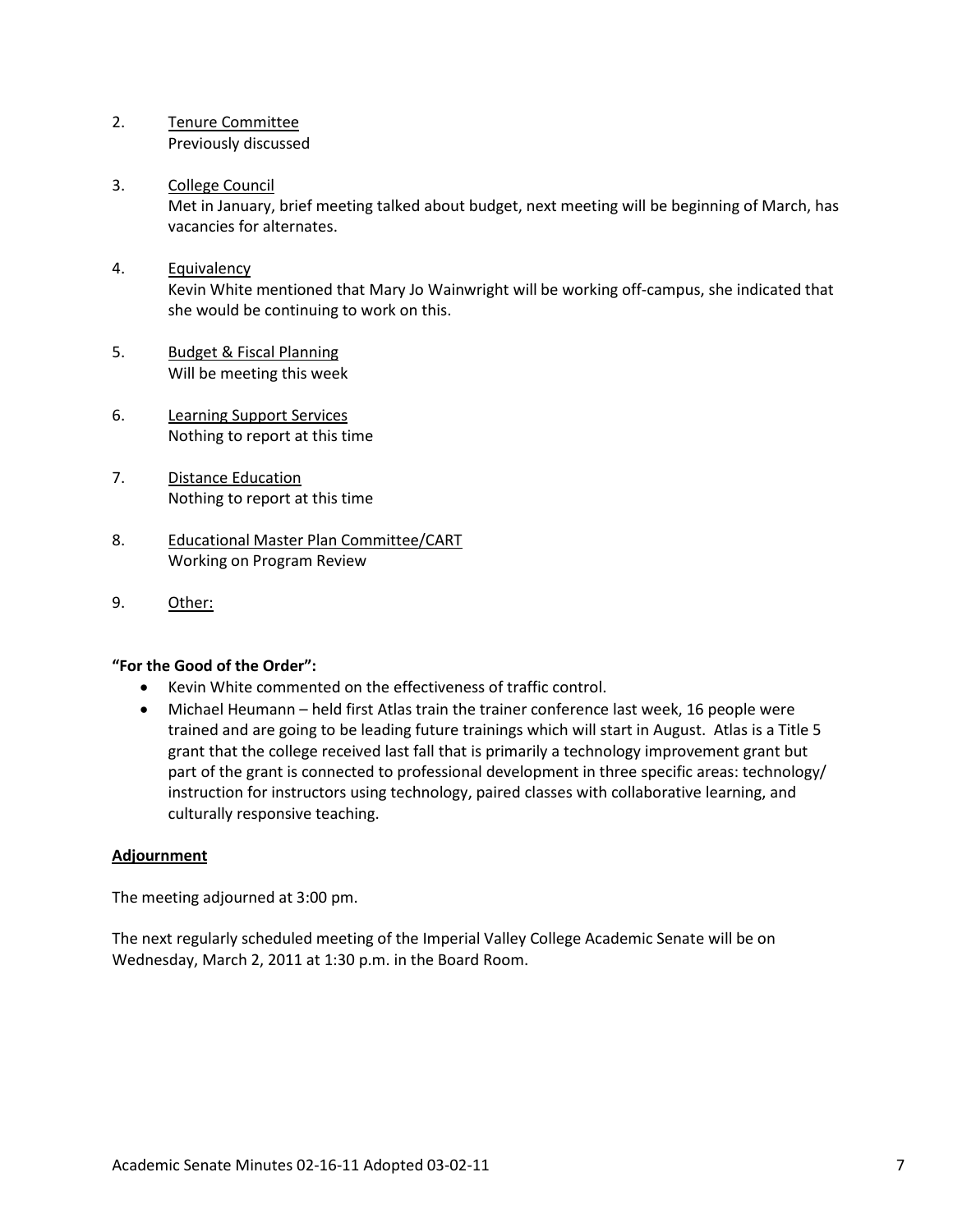### Resolution No. \_\_\_\_\_\_\_\_\_\_\_: STUDENT DUPLICATE DEGREE/TRANSCRIPT FEES:

WHEREAS, Imperial Valley College is authorized by Education Code 76223 to make a reasonable charge in an amount not to exceed the actual cost of furnishing copies of any student record; provided, however no charge shall be made for furnishing (1) up to two transcripts of students' records or (2) up to two verifications of various records of students; and

WHEREAS, Imperial Valley College has in the past provided up to two transcripts free of charge to students; and

WHEREAS, Imperial Valley College effective Spring 2011 will contract with Docufide, an electronic transcript provider to furnish copies of transcripts; therefore

BE IT RESOLVED that the Board approves, with the recommendation from the Vice President of Student Services, Dean of Enrollment Services and the Director of Admissions & Records the following student fees effective Spring 2011;

- 1. Degree/Transcript Fees:
	- A \$20.00 fee for the issuance of a duplicate degree or duplicate certificate.
	- Two copies of enrollment verifications will be free of charge in lieu of two transcripts as authorized by Education Code 76223.

| • Student Ordered Transcript Delivery Fees by Docufide:                           |         |  |  |  |
|-----------------------------------------------------------------------------------|---------|--|--|--|
| Electronic Data (XML) or Image (PDF)                                              | \$8.00  |  |  |  |
| USPS - delivered Hardcopy                                                         | \$10.00 |  |  |  |
| <b>Expedited Hardcopy</b>                                                         | \$35.00 |  |  |  |
| Docufide will pay \$5.00 of each transcript charge to the district for the actual |         |  |  |  |
| cost of college services and materials used in the provision of the transcript.   |         |  |  |  |

BE IT FURTHER RESOLVED that the revenue collected from these fees will be used solely to meet the costs of providing these services and materials.